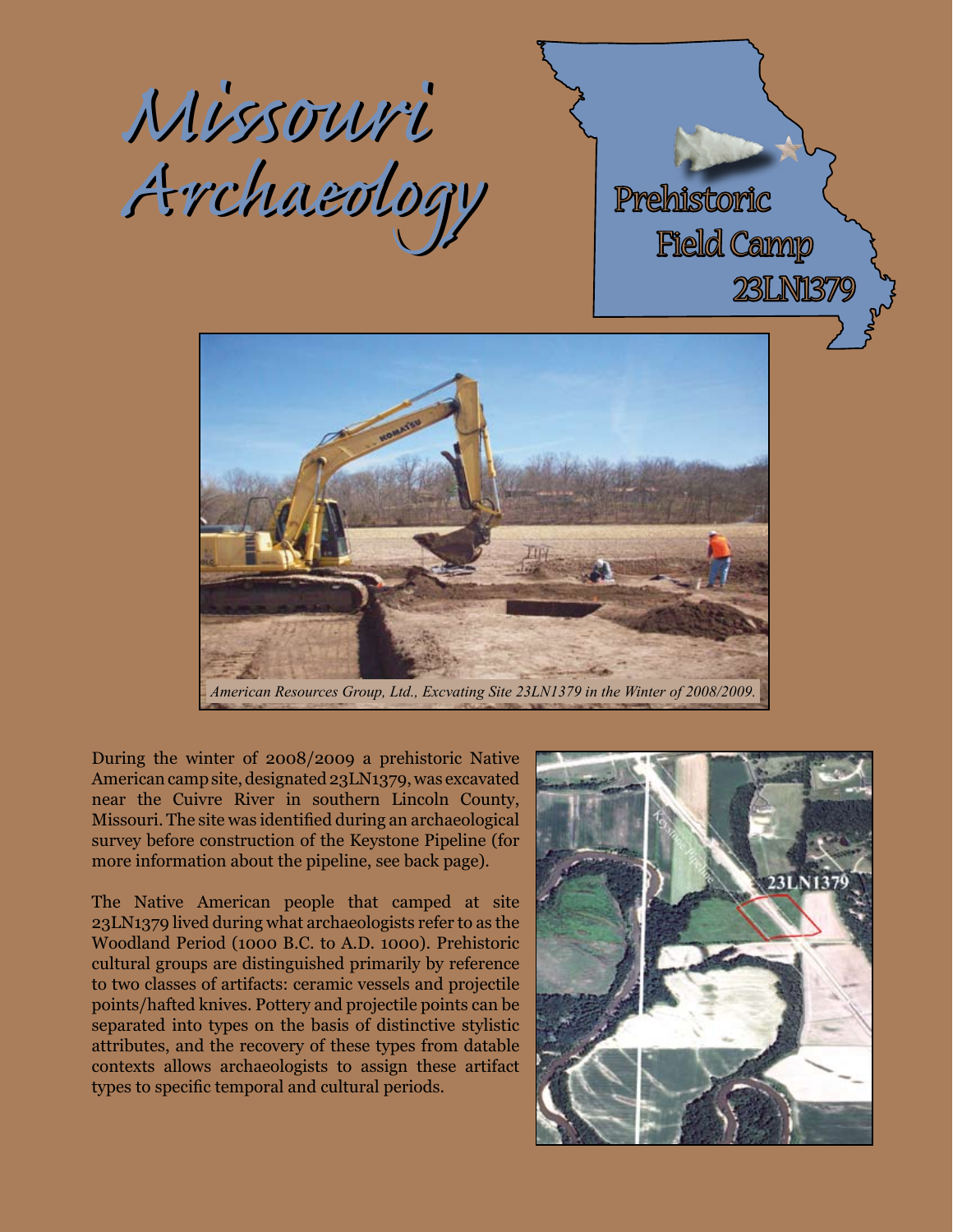Native Americans camping at site 23LN1379 were doing so along the base of a slope adjacent to a tributary of the Cuivre River some time between 30 B.C. and A.D. 310. At site 23LN1379, a cluster of nine shallow, circular pits were identified, ranging in diameter from one to four feet. Each of these pits appears to have been used only once for cooking beofre being filled with refuse. Because these pits contained artifacts and food remains found in association with charcoal suitable for radiocarbon dating, they are like 'time capsules' that yielded a wealth of information on the material culture and diet of the site occupants as



*hafted knives are all Affinis Snyders points (200 B.C.–A.D. 200) made of heat-treated Burlington chert.*

well as the age of the site and the season of the year the pit was used. These nine pit features and the archaeological evidence recovered from them suggest this site was a temporary field camp used by a small, nuclear or extended family during the fall season. This group collected wild plant foods native to the area with a focus on the fall nut harvest from the nearby oak, hickory,



*These two stylistically diagnostic projectile points/hafted knives are, from left to right, a Dickson Contracting Stemmed point (500 B.C.–300 B.C.) and a Snyders point (200 B.C.–A.D. 200); both are made of heat-treated Burlington chert.*

and walnut trees. The plant remains recovered at this site also suggest that these people were bringing food, particularly processed grains, to this site. This evidence suggests that the people at the site were harvesting and processing nuts that would be transported to another, more permanent site where people were engaged in gardening.

Because the soil conditions didn't allow for the

preservation of bone, almost no identifiable animal remains were found at site 23LN1379. However, the stone tools recovered suggest that hunting and processing of animal materials took place at the site. Projectile points/hafted

knives recovered at the site would have been used for hunting, while blades and scrapers would have been used for processing meat, animal hides, or perhaps working wood for tools. A ground stone celt was also found at the site, suggesting the site occupants were cutting down trees and using wood for tools.



0

4 cm

*Scrapers, like the two above, could have been used in many tasks like processing meat and animal hides or to plane wood (both scrapers are of Burlington chert).*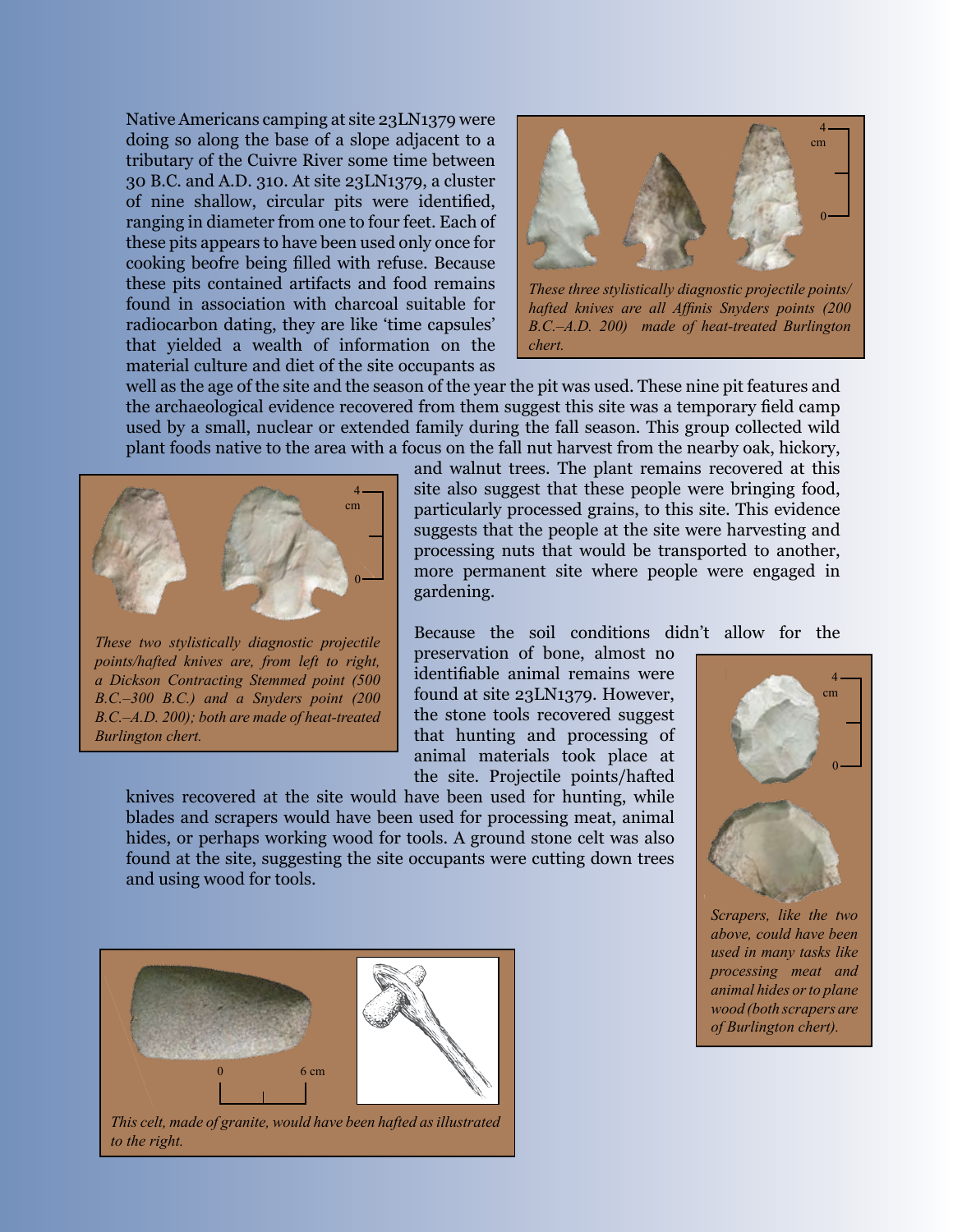The occupants of site 23LN1379 utilized a stone-tool technology that allowed them to produce flake tools whenever they needed them. This technique, called prepared core technology, begins with a nodule of chert,

which is a type of stone that can be flaked. First, the nodule is shaped into a cone and one end is cleaved off to make a flattened surface. Then, the core is placed with the flat side up and struck on the edge of the flat surface. This results in a long, narrow, parallel-sided flake, or a blade, being detached from the core. Multiple blades can be detached from a core in a circular or spiral fashion as it is whittled down (see core and blades to the right).





The pottery recovered at site 23LN1379 has been identified by archaeologists as stylistically and technologically related to pottery found at the Havana Site in the Illinois River Valley in westcentral Illinois. Havana pottery has been recovered from similar prehistoric sites in nearby counties in both Missouri and Illinois. One of the most distinctive characteristics of the Havana pottery recovered at site 23LN1379 is the presence of nodes, or bosses, that were impressed along the inner surface of vessels just below the lip (see sherds to the left). Another characteristic of Havana pottery is stick impressions that were pressed on and below the rim lips (see sherds below). From the size and shape of the sherds of pottery recovered, it appears

that the vessels at site 23LN1379 were jars and bowls that were used for cooking and serving food, as well as for storage.

The Havana pottery, the prepared core technology, and the Snyders, Affinis Snyders, and Dickson Contracting Stemmed projectile point types recovered at site 23LN1379 are evidence that this site was part

of a social and economic exchange network during the Middle Woodland period called the Hopewell Interaction Sphere. The Hopewell Interaction Sphere is named after an area in south-central Ohio where, during the Middle Woodland period, large groups of village-dwelling Native Americans built various shaped mounds, geometric earthworks, and ceremonial complexes. Although the Hopewell Interaction Sphere is named for these very large sites with massive, complex features, sites of all sizes were involved in the flow of goods and ideas in this network that ranged from North Carolina to eastern Missouri and from the Great Lakes to the Gulf Coast.



*Havana jar rim sherds, the left is cordmarked and the right is plain - note the stick impressions on and below the lip.*